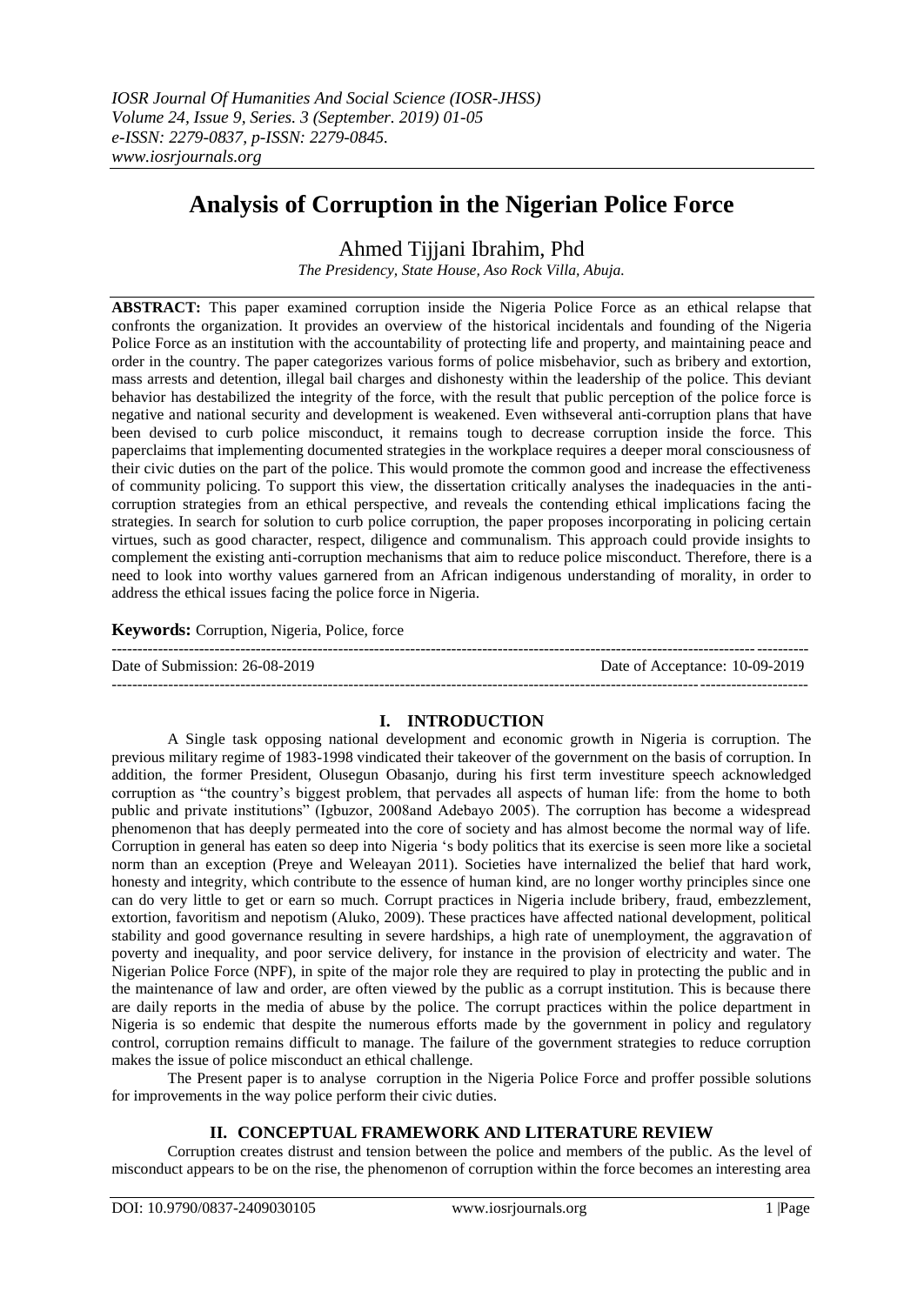of study to research. In response to public concern about police misconduct, some authors argue that police institutions have deviated from their constitutional role by engaging in behavior that is eroding the integrity of the force (Oluwaniyi, 2011; Adebayo and Ojo, 2009; Hills, 2008 and Eyram, 2011). The common view shared amongst these authors is that the maintenance of law and order and the protective role of the police is being compromised due to the inability of the police to ensure national security. Some of the reasons behind this failure include corruption, bribery and mismanagement. The concern for police misconduct requires a study of the constitutional roles of the police force in Nigeria. The primary functions of the Nigeria Police Force are: to prevent, investigate and detect crime; apprehend offenders, preserve law and order, protect property, enforce all laws and 3 regulations with which they are directly charged, and to perform military duties (Section 4 Police Act, 1967). To carry out these responsibilities, the police were officially granted extensive powers: 1. To conduct prosecutions (section 19 of the Police Act 1967.) 2. To arrest with or without warrant in accordance with statutes creating particular offenses (Sections 21-22 of the Police Act; Section 10 of the Criminal Procedure Act). 3. To serve summons issued by court any time during the day (Section 22 of the Police Act). 4. To grant bail to persons arrested without warrant (Section 23 of the Police Act). 5. To search and seize property believed to have been stolen (section 24 of the Police Act). 6. To detain and search (search 25 of the Police Act). 7. To apprehend deserters (Section 10(e) of the Criminal Procedure Act). 8. To take finger–prints (section 26of the Police Act). 9. To interpose for purpose of preventing crimes (Section 53 of the Criminal Procedure Code and Section 112 of the Criminal Procedure Act). 10. To arrest "any person who has no ostensible means of subsistence and who cannot give a satisfactory account of himself" (Section 10 (i) of the Criminal Procedure Act), a provision which has been widely used to harass the unemployed, homeless, etcetera. 11. To regulate assemblies including issuance of permission for assemblies and processions (Public Order Act 5 of 1979). These responsibilities outlined above are granted to police to ensure they discharge their duties more effectively. The functions and powers granted to the police are guided by a standard of conduct. Section 339 of Police Act (CAP 359 of the Laws of the Federation of Nigeria, 1990) states that: The standards of conduct required of a police officer are that he shall: 1. Offer prompt obedience to lawful orders; 2. Be determined and incorruptible in the exercise of his police duties; 3. Have a strict regard to the correctness of his general behavior; 4. Take a proper pride in his appearance both in uniform and out of uniform. To unpack the details of the Code of Conduct Olusola and Adebukola(2012) say that: The code of police conduct in Nigeria requires officers to have a thorough understanding and knowledge of the laws, and of police orders and instructions, and to develop among others the attributes of courtesy, forbearance and helpfulness in his 4 dealings with members of the public; patience, tolerance and control of temper in trying situations; integrity, in refusing to allow ethnic or personal feelings or other considerations to influence him in the exercise of his/her (sic) duties and strict truthfulness in his handling of investigation; and in the giving of evidence. It is clear from above that the Code of Conduct is meant to lay down key guidelines for the focus and responsibilities of the force. Members of the police force are to understand the policy guiding the institution they are serving, and also to operate under the conditions stipulated in the Code of Conduct.

The code acknowledges that a police officer has to demonstrate integrity and also show loyalty towards the institutional values. The code could also be interpreted to mean that a police officer is not allowed to involve him/herself in any form of misconduct such as demanding or accepting money or gifts to carry out his or her professional duties. In addition, the code stipulates that police officers cannot abuse their position of power, or undermine public trust invested in institution. Essentially the policy was designed with clear rules and regulations to control police conduct. In spite of the above, adherence to the standard of conduct is relatively low as "few police officers in Nigeria demonstrate the consciousness and intellectual capacity to discern that lawful order must be judged in terms of statutes and constitutional guarantees rather than a simple command of a superior officer or of the government of the day" (Alemika, 1993). This suggests that in upholding constitutional principles, not all members of the force are obliged to be submit to the regulations and standards stipulated by the code of conduct.

In describing the nature of police corruption, is when police officer acts in a manner that places his personal gain ahead of duty, resulting in the violation of police procedures, criminal law, or both" ( Gerald 1989). In a similar manner, Lawrence (1978) defines police corruption as "illegal use of organisational power for personal gain" . He further says that this definition is "the most useful for studying police corruption as a form of deviance that can be both individual and organizational". Therefore, police corruption becomes any conduct that involves the misuse and abuse of official power for private benefit. Police corruption is the lack of integrity; it is also one of the most significant obstacles to positive police-public relations in today"s society (Kevin 2002).These types of corrupt practices are likely to compromise the public"s confidence and raise questions about their integrity. In a document written by the Human Rights Watch (HRW 2006), police corruption appears to occur both passively and actively. Passive corruption occurs if a police officer is approached with a favour or a request. For instance, someone may offer gratification bribe, such as money, gifts or liquor, in exchange for a favour from the police officer, such as not reporting a crime so that the police officer receives a reward without having specifically sought it. In such a case, there is an assumption that the police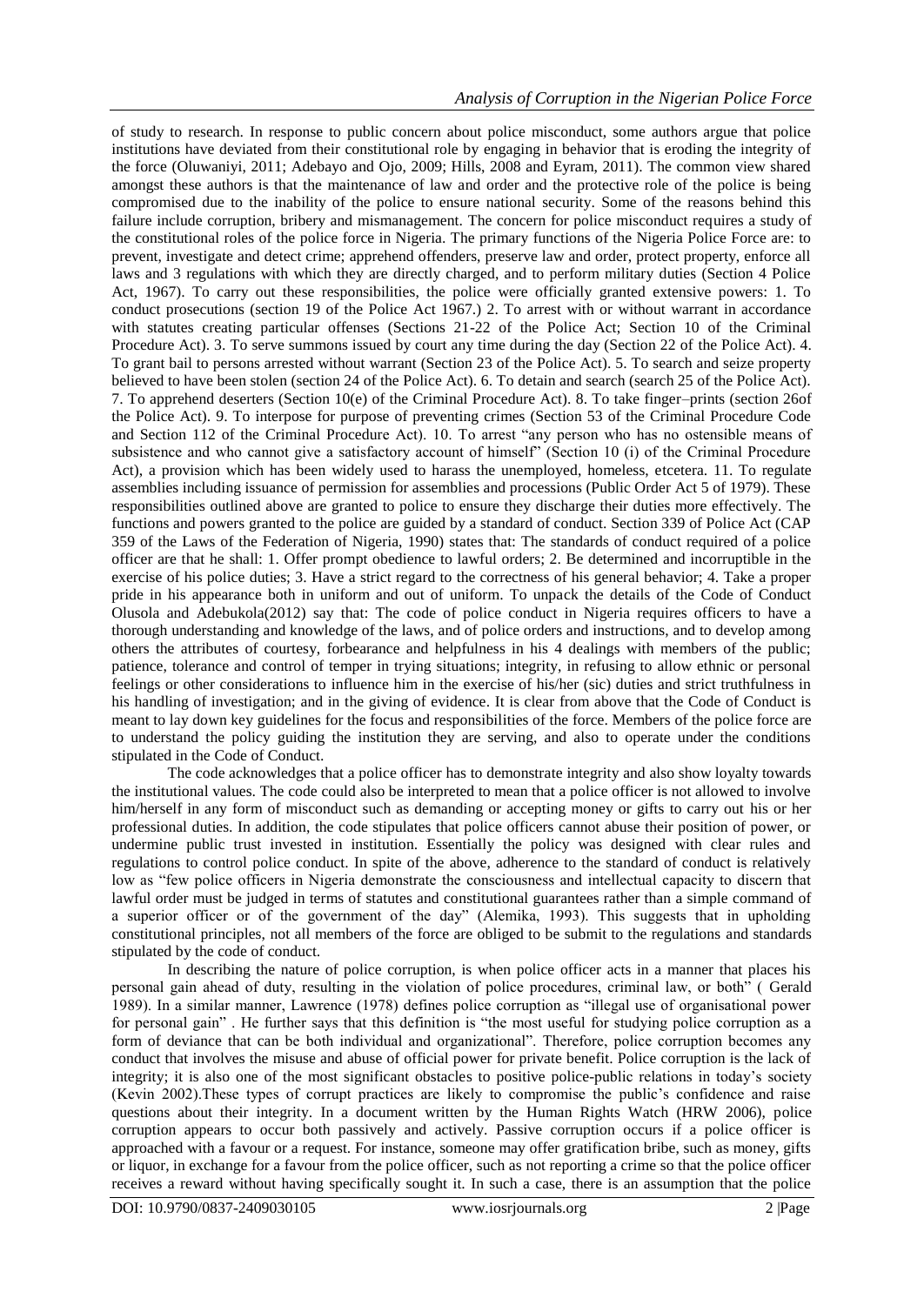officer is "bought" in return for a favour. On the other hand, active corruption occurs if a police officer appears to initiate the act of bribery by approaching an offender with the purpose of selling a favour in order to protect the offender. This is usually carried out through intimidating, threatening or blackmailing. In this case, the police seem to "sell" his/her position of authority for personal gain. The description of police corruption above has a direct practical relevance to the nature of corruption in the police force.

Oluwaniyi (2011) successfully analyses people"s perceptions of police corruption and its consequences for citizens and the Nigerian state. She recommends a total reformation of the police sector. Such reform includes an increase in salary that would reduce extortion and bribery. Punishment of corrupt people must be based upon the severity of crime committed. Accountability and transparency should be enforced with the utmost regard for the rule of law and justice in order to reduce the opportunities that perpetrators of corruption (and their accomplices) have to engage in corrupt practices. Hills (2008) in her recent work, The Dialectic of Police Reform in Nigeria, suggests that reform can make a normative and organizational difference, but that, in the absence of fundamental socio-political change, its effect tends to be superficial, localized and temporary. Therefore, reform means more effective policing, as well as community based partnership. For this reason, police reform is best understood as a dialectical movement.

#### **III. METHODOLOGY**

Data was derived from a selective review of literature from written sources such as books, dissertations, periodical and archives, articles from newspapers, magazines, published documents and papers presented in seminars and conferences. In addition, electronic source such as the internet will be used.

## **IV. RESULT AND DISCUSSION**

#### **4.1Issue of Misbehavior and Negligence of Duty**

The spate of disciplinary offences against Superior Police Officers (SPOs), has been on the increase considering the large number of cases investigated arising from petitions and complaints which daily inundate force Headquarters. The commonest amongst these cases include corruption, lack of supervision, negligence of duty, and abuse of office, insubordination, and disobedience to lawful order and incivility to members of the public. Serious other cases include criminal offences bordering on stealing/theft, armed robbery, rape, forgery and altering, misappropriation of funds, obtaining under false pretenses, extortion and demanding by menaces. In some instances, capital offenses as murder, arson and libel against the state are included. Some SPOs are known to have bought stolen cars, engaged in smuggling activities, dealt in dangerous drugs and planted exhibits on unsuspecting victims. The rate at which these incidents occur is not only alarming but an embarrassment to the force. The pity of it all is that these disciplinary offences are committed by those who are supposed to be the shining examples to subordinates.

#### **4.2 Widespread Corruption**

There is widespread corruption within the force including those in the leadership positions are not innocent of misbehavior. It can also be argued that the manner in which the junior police officers carry out their duties suggests that they are not accountable to any authority. For instance, in an exclusive report by News watch Magazine (2003) it was reported that"-----more often than not, Nigeria police personnel are seen unashamedly with guns tucked under their arms or pointing at motorists, demanding and collecting N20.000 from each passing commercial vehicle they come in contact with" (Adebayo and Ojo, 2009). This means that demanding and collecting bribes in the roadways seems to be a regular police activity.

#### **4.3 Illegal Bail charges**

Beyond public extortion of money from the motorists, another form of corruption common among the police is illegal bail charges. In some cases of arrest that do not require bail charges, the police will not allow the suspect to leave without paying bail. The amount paid differs from offence to offence and is based on the social status of the suspect. If unable to pay, the suspect will remain in the police station for as long as possible. Illegal arrest and detention without trial are regarded as violations of fundamental rights pertaining to personal liberty and to human dignity.

#### **4.4 Compromising of Responsibilities**

According to Oluwaniyi, "the Police Force is a major institution charged with the responsibilities of preventing crime, protecting life and property, enforcing law and order, and maintaining peace and order and regulatory activities" (2011). This suggests that members of the Nigeria Police Force are expected to enforce the values of the institution, which are to protect human rights, life and property, to be respectful and accountable to the community, to use their power in a responsible way and to serve with integrity and honesty. Yet in recent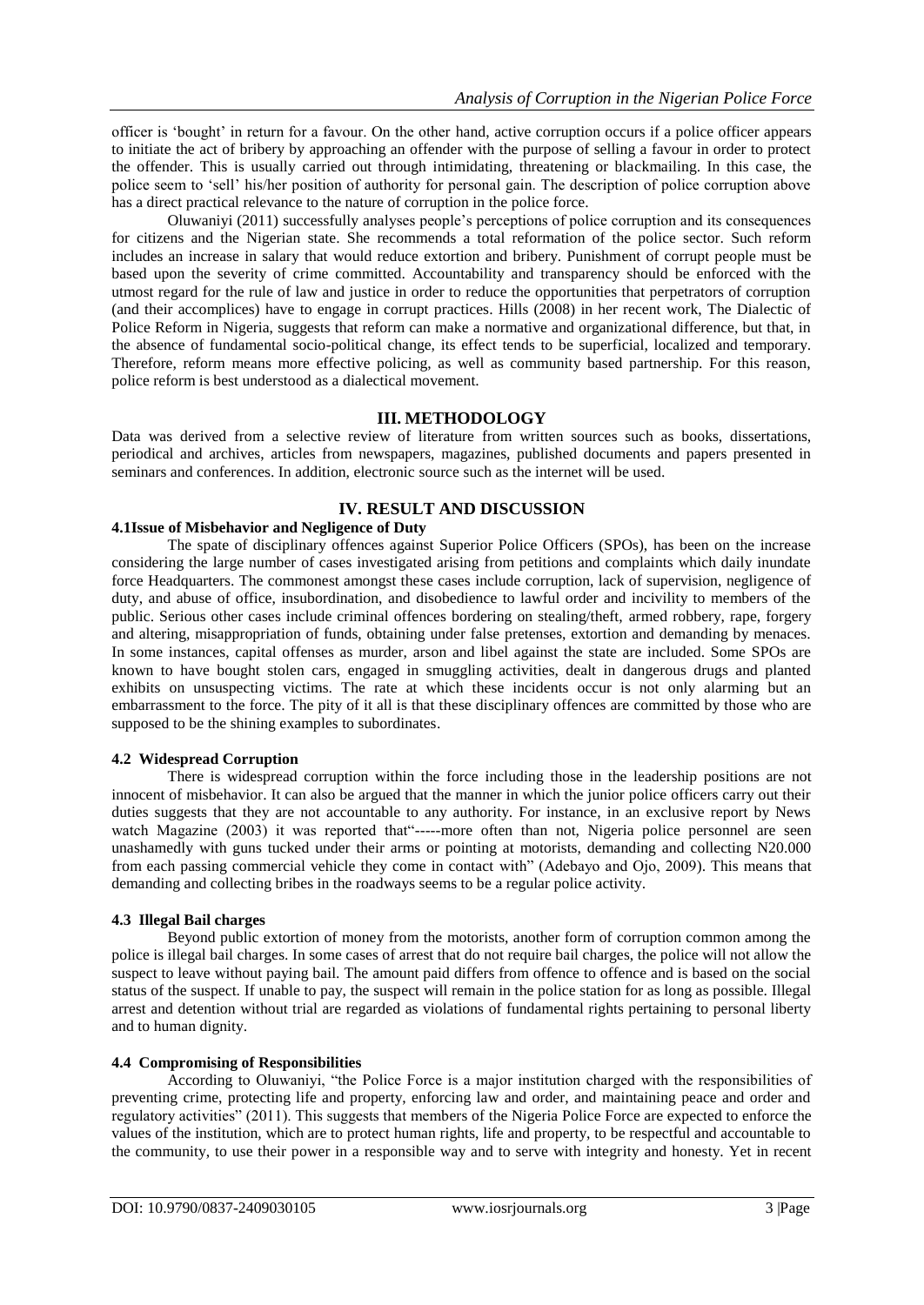times, in Nigeria, the ability of police to promptly and competently carry out their duties and responsibilities is being compromised due to corruption.

#### **4.5 Embezzlement of funds**

Another form of corruption is the embezzlement of funds by the heads of the police department. McCracken (2007), defines embezzlement as "the fraudulent appropriation of money or property held in trust and a deficiency caused by a breach of trust". Similarly, embezzlement is "the taking or conversion of money, property or valuable items by individuals who are not entitled to them but who, by virtue of their positions or employment, have access to them" (UNODC cited in Ogundokun, 2005).Clearly this is an inappropriate use of power for personal gain by the police in higher positions of power. Hurburun (2011), adds that embezzlement is "the act of dishonestly appropriating or secreting assets, usually financial in nature, by one or more individuals to whom such assets have been entrusted". From the above discussion, it is clear that the police leadership is guilty of embezzlement and fraud in the performance of their duties. Since 1999, there have been problems with the leadership of each successive Inspector General (IG) of police. Admittedly, more than five IG"s have been appointed, an indication of constant change in the leadership of the force. The IG"s are supposed to ensure integrity in the police force, but the Inspector General"s, in most cases, been charged with embezzlement of police funds.

#### **4.6 Poor remuneration**

Poor remuneration can create an opportunity for corruption. Aremu, Pakes and Johnston (2011), reiterated that police recruits in Nigeria are the lowest paid in Africa, and that they are not paid on time. As a result, police officers, who are exploited by way of poor wages, are likely to engage in corrupt practices in order to meet their financial needs. Poverty, combined with poor remuneration, is likely to increase the potential for dishonest behaviour. Expanding on the consequences of poor wages, Shearing and Stenning (2009), say that: Police officers who are not paid enough to look after themselves and their families, and are not provided with essential resources (Vehicles and/or petrol, for instance) for effective policing, inevitably resort to corruption and other assorted forms of deviance, including brutality and extrajudicial "justice", to supplement their incomes and satisfy the demands of their superiors and political masters. Clearly, the above quotation implies that a poor salary does not only prompt corruption but also impoverishes the ordinary police officer. The monthly salaries seem inadequate to cater for the basic family needs, such as accommodation, food, school fees and hospital bills. The need to satisfy these basic demands leaves an individual police in a difficult situation and may result in engaging in corrupt practices in order to survive. However, the salaries of those employed in similar institutions, such as the army and civil defence force, are also relatively low and yet these others forces seem to maintain a certain level of integrity. Poor remuneration is therefore unlikely to be the underlying cause of corruption. It appears that it is easy for people to get involved in corruption, regardless of their level of income. Does this explain why past Inspector Generals of police were involved in corruption despite their higher salaries?

## **V. RECOMMENDATION**

1. There is need to incorporate in Police certain virtues, such as good character, respect, diligence and communalism. This approach could provide insights to complement the existing anti-corruption mechanisms that aim to reduce police misconduct.

2. In order to achieve effective policing, it may be necessary to integrate traditional ethical conduct (with which the police are familiar) into the codes and standards governing their conduct and responsibilities.

3. Any Police man found guilty of misbehavior and negligence of duty should be suspended without salary for 6 months in other to serve as a deterrent to others.

4. A ticketing system whereby tickets with a specific financial penalty based on the offence committed are issued to offenders. In addition, police officers may have to be given a certain percentage of the amount; this will serve as a way of encouraging them to be proactive in checking the bribery and corrupt activities among the force.

5. Nigeria Police should be well remunerated.

## **REFERENCES**

- [1]. Adebayo, D. O. (2005). "Gender and attitudes toward professional ethics: A Nigeria police Perspective". African Security Review. 14(2) 34-74.
- [2]. Adebayo, P. F. and Ojo, E. O. (2009). "The challenges of effective policing as measure of controlling the phenomenon of police corruption in Nigeria today". International NGO Journal 4(3) 070-075.
- [3]. Aluko, Y. (2009). "Corruption in Nigeria: Concept and Dimension". In: Anti-corruption Reforms in Nigeria since 1999: Issues, challenges and the way forward. Ibadan, edited by D. Enweremadu et.al, IFRA. Special Research Issue l(3) 1-8.